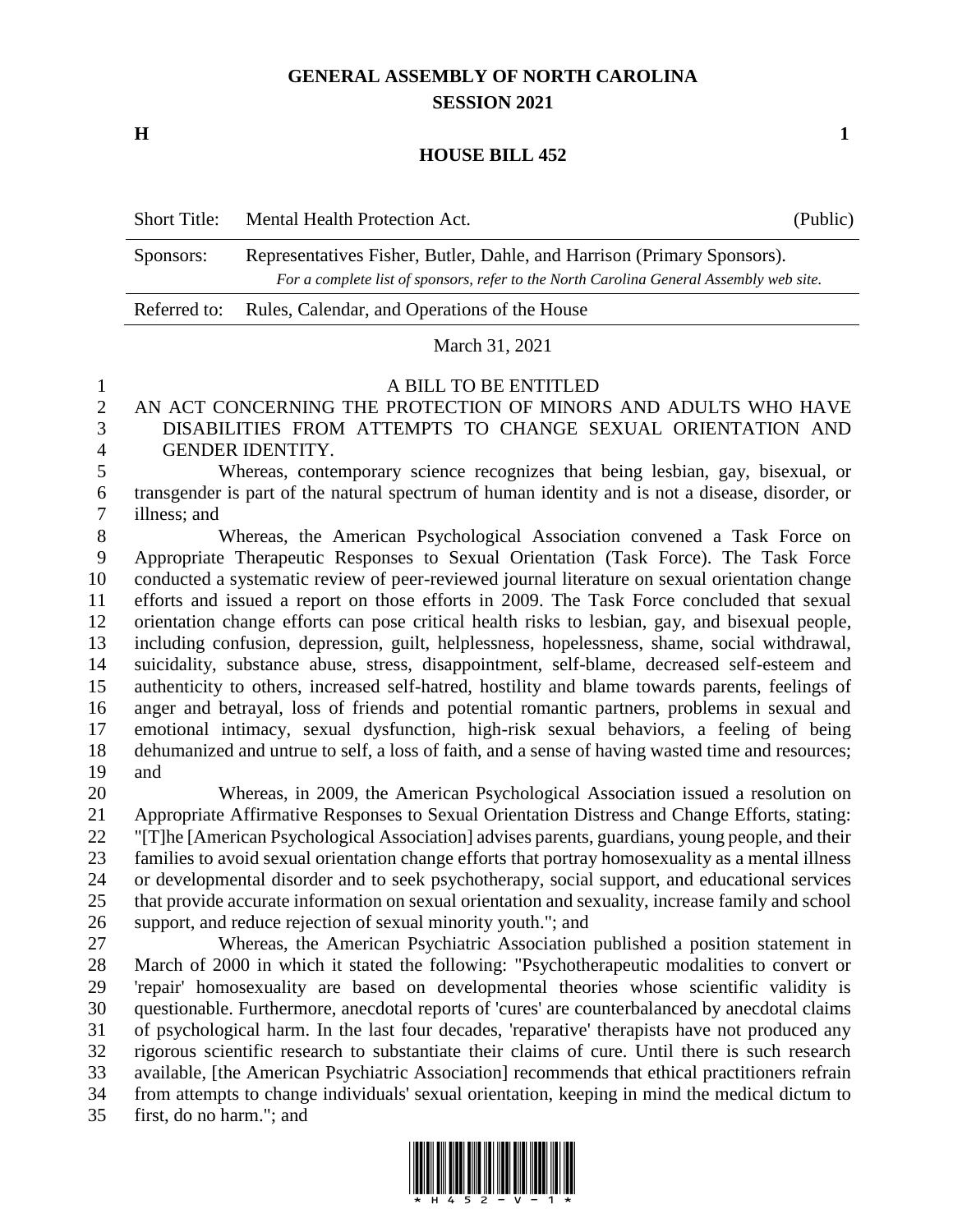## **General Assembly Of North Carolina Session 2021**

 Whereas, in 2013, the American Psychiatric Association stated: "The American Psychiatric Association does not believe that same-sex orientation should or needs to be changed, and efforts to do so represent a significant risk of harm by subjecting individuals to forms of treatment which have not been scientifically validated and by undermining self-esteem when sexual orientation fails to change. No credible evidence exists that any mental health intervention can reliably and safely change sexual orientation; nor, from a mental health perspective does sexual orientation need to be changed."; and

 Whereas, in 1993, the American Academy of Pediatrics published an article in its journal, *Pediatrics*, stating: "Therapy directed at specifically changing sexual orientation is contraindicated, since it can provoke guilt and anxiety while having little or no potential for achieving changes in orientation."; and

 Whereas, in 1994, the American Medical Association Council on Scientific Affairs prepared a report, stating: "Aversion therapy (a behavioral or medical intervention which pairs unwanted behavior, in this case, homosexual behavior, with unpleasant sensations or aversive consequences) is no longer recommended for gay men and lesbians. Through psychotherapy, gay men and lesbians can become comfortable with their sexual orientation and understand the societal response to it."; and

 Whereas, the National Association of Social Workers prepared a 1997 policy statement, stating: "Social stigmatization of lesbian, gay, and bisexual people is widespread and is a primary motivating factor in leading some people to seek sexual orientation changes. Sexual orientation conversion therapies assume that homosexual orientation is both pathological and freely chosen. No data demonstrates that reparative or conversion therapies are effective, and, in fact, they may be harmful."; and

 Whereas, the American Counseling Association Governing Council issued a position statement in April of 1999, stating: "We oppose 'the promotion of "reparative therapy" as a "cure" for individuals who are homosexual.'"; and

 Whereas, in 2012, the American Academy of Child and Adolescent Psychiatry published an article in its journal, *Journal of the American Academy of Child and Adolescent Psychiatry*, stating: "Given that there is no evidence that efforts to alter sexual orientation are effective, beneficial or necessary, and the possibility that they carry the risk of significant harm, such interventions are contraindicated."; and

 Whereas, in 2012, the Pan American Health Organization, a regional office of the World Health Organization, issued a statement, stating: "These supposed conversion therapies constitute a violation of the ethical principles of health care and violate human rights that are protected by international and regional agreements."; and

 Whereas, in 2014, the American Association of Sexuality Educators, Counselors, and Therapists (AASECT) issued a statement, stating: "[S]ame sex orientation is not a mental disorder and we oppose any 'reparative' or conversion therapy that seeks to 'change' or 'fix' a person's sexual orientation…Reparative therapy (for minors, in particular) is often forced or nonconsensual. Reparative therapy has been proven harmful to minors. Reparative therapy has been shown to be a negative predictor of psychotherapeutic benefit."; and

 Whereas, in 2015, the American College of Physicians issued a position paper, stating: "The College opposes the use of 'conversion,' 'reorientation,' or 'reparative' therapy for the treatment of LGBT persons…Available research does not support the use of reparative therapy. Evidence shows that the practice may actually cause emotional or physical harm to LGBT individuals, particularly adolescents or young persons."; and

 Whereas, a 2018 study by the Family Acceptance Project found the following: "Rates of attempted suicide by LGBT young people whose parents tried to change their sexual orientation were more than double (48%) the rate of LGBT young adults who reported no conversion experiences (22%). Suicide attempts nearly tripled for LGBT young people who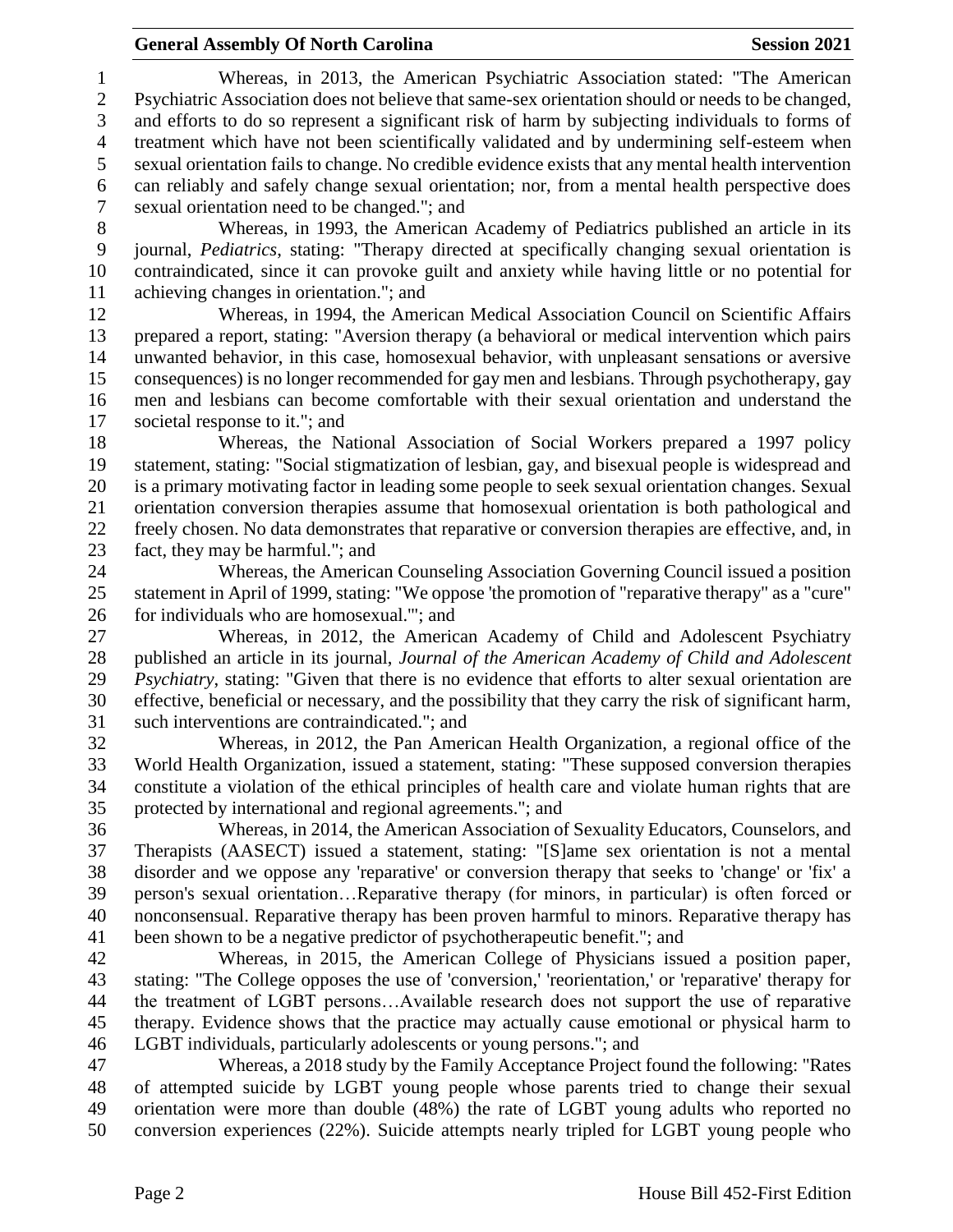|                              | <b>General Assembly Of North Carolina</b>                                                                                                                     | <b>Session 2021</b> |
|------------------------------|---------------------------------------------------------------------------------------------------------------------------------------------------------------|---------------------|
| $\mathbf{1}$<br>$\mathbf{2}$ | reported both home-based efforts to change their sexual orientation by parents and intervention<br>efforts by therapists and religious leaders (63%)."        |                     |
| 3                            | "High levels of depression more than doubled (33%) for young people whose parents tried to                                                                    |                     |
| $\overline{4}$               | change their sexual orientation compared with those who reported no conversion experiences                                                                    |                     |
| 5                            | (16%), and more than tripled (52%) for LGBT young people who reported both home-based                                                                         |                     |
| 6                            | efforts to change their sexual orientation by parents and external sexual orientation change efforts                                                          |                     |
| $\tau$                       | by therapists and religious leaders."; and                                                                                                                    |                     |
| $8\,$                        | Whereas, a 2019 study by The Trevor Project published in the American Journal of                                                                              |                     |
| 9                            | Public Health found that LGBTQ youth who underwent conversion therapy were more than                                                                          |                     |
| 10                           | twice as likely to report having attempted suicide and more than 2.5 times as likely to report                                                                |                     |
| 11                           | multiple suicide attempts in the past year compared to those who did not. LGBTQ youth with                                                                    |                     |
| 12                           | lower family incomes, from the South, who are Hispanic/Latinx, and who are transgender or                                                                     |                     |
| 13                           | nonbinary were overrepresented in reports of undergoing conversion therapy; and                                                                               |                     |
| 14                           | Whereas, North Carolina has a compelling interest in protecting the physical and                                                                              |                     |
| 15                           | psychological well-being of its citizens, including lesbian, gay, bisexual, and transgender youth,                                                            |                     |
| 16                           | and in protecting its citizens against exposure to serious harms caused by conversion therapy;                                                                |                     |
| 17                           | and                                                                                                                                                           |                     |
| 18                           | Whereas, North Carolina desires to protect its citizens within the State from harmful                                                                         |                     |
| 19                           | and discredited efforts to change sexual orientation or gender identity, including so-called                                                                  |                     |
| 20<br>21                     | "conversion" or "reparative" therapy, because such efforts lack medical justification, are                                                                    |                     |
| 22                           | unethical, violate fundamental human rights principles, and put people at risk of suicide and other<br>long-term physical and psychological harms; and        |                     |
| 23                           | Whereas, no other means of protecting citizens from the harms associated with                                                                                 |                     |
| 24                           | conversion therapy would be effective; Now, therefore,                                                                                                        |                     |
| 25                           | The General Assembly of North Carolina enacts:                                                                                                                |                     |
| 26                           | <b>SECTION 1.</b> Chapter 90 of the General Statutes is amended by adding a new Article                                                                       |                     |
| 27                           | to read:                                                                                                                                                      |                     |
| 28                           | "Article 1M.                                                                                                                                                  |                     |
| 29                           | "Mental Health Protection Act.                                                                                                                                |                     |
| 30                           | "§ 90-21.140. Short title.                                                                                                                                    |                     |
| 31                           | This Article shall be known as the "Mental Health Protection Act."                                                                                            |                     |
| 32                           | "§ 90-21.141. Definitions.                                                                                                                                    |                     |
| 33                           | The following definitions apply in this Article:                                                                                                              |                     |
| 34                           | Adult who has a disability. - An adult who has a developmental disability, as<br>(1)                                                                          |                     |
| 35                           | defined in $G.S. 122C-3(12a)$ , an intellectual disability, as defined in                                                                                     |                     |
| 36                           | G.S. 122C-3(17a), or has been adjudicated incompetent, in accordance with                                                                                     |                     |
| 37                           | Chapter 35A of the General Statutes, and who is incapable of providing                                                                                        |                     |
| 38                           | consent for conversion therapy or a similar course of therapy or treatment.                                                                                   |                     |
| 39                           | Conversion therapy. $-$ Any practices or treatments that seek to change an<br>(2)                                                                             |                     |
| 40<br>41                     | individual's sexual orientation or gender identity, including efforts to (i)<br>change behaviors and gender expressions or (ii) eliminate or reduce sexual or |                     |
| 42                           | romantic attractions or feelings towards individuals of the same gender.                                                                                      |                     |
| 43                           | Conversion therapy shall not include counseling that provides assistance to an                                                                                |                     |
| 44                           | individual undergoing gender transition or counseling that provides                                                                                           |                     |
| 45                           | acceptance, support, and understanding of an individual or facilitates an                                                                                     |                     |
| 46                           | individual's coping, social support, and identity exploration and development,                                                                                |                     |
| 47                           | including sexual-orientation-neutral interventions to prevent or address                                                                                      |                     |
| 48                           | unlawful conduct or unsafe sexual practices, as long as such counseling does                                                                                  |                     |
| 49                           | not seek to change an individual's sexual orientation or gender identity.                                                                                     |                     |
| 50                           | "§ 90-21.142. Conversion therapy prohibited.                                                                                                                  |                     |